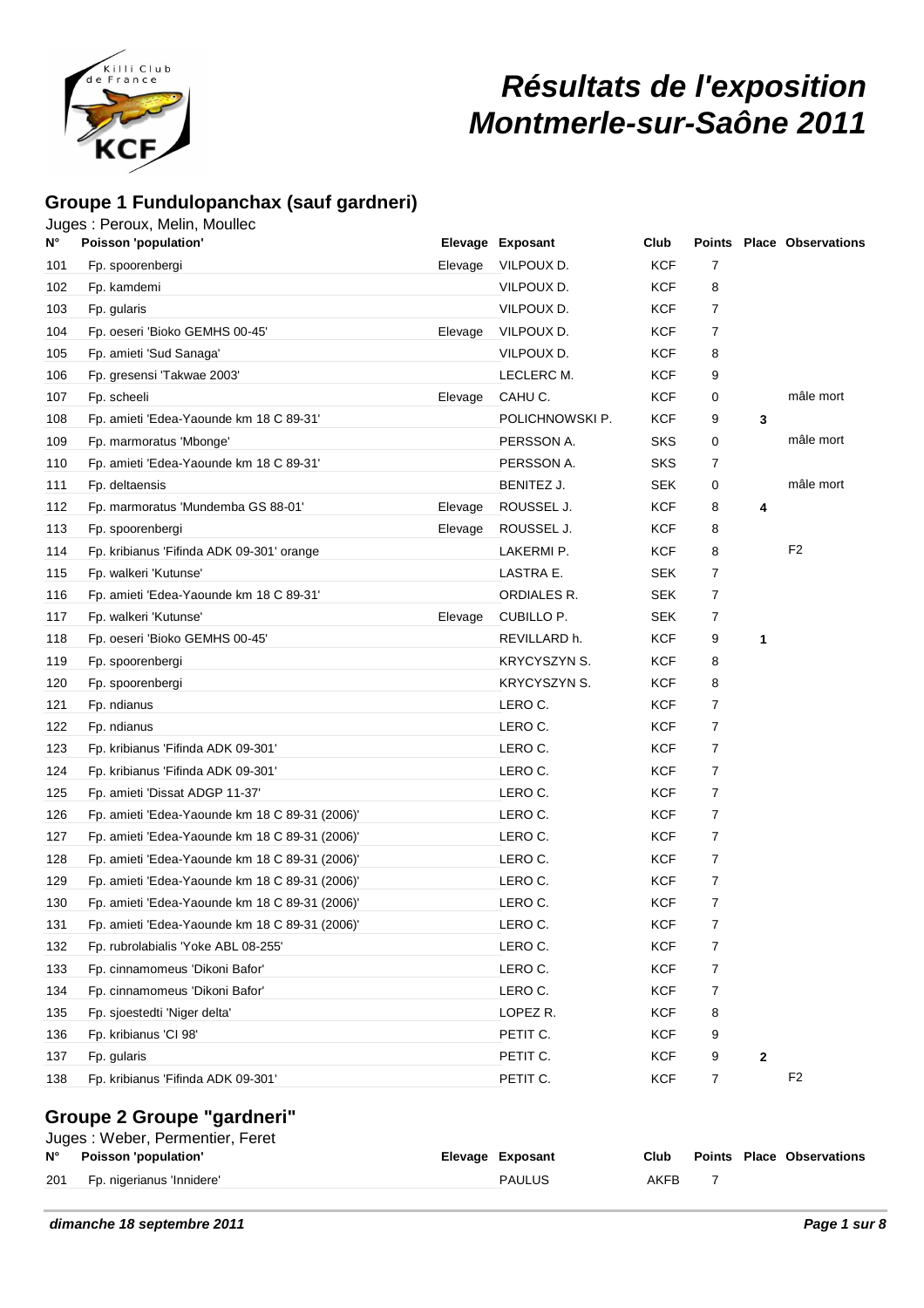# **Groupe 2 Groupe "gardneri"**

| N°  | Juges: Weber, Permentier, Feret<br>Poisson 'population' |         | Elevage Exposant | Club       |   |              | <b>Points Place Observations</b> |
|-----|---------------------------------------------------------|---------|------------------|------------|---|--------------|----------------------------------|
| 202 | Fp. nigerianus 'Baissa'                                 |         | LAMBERT P.       | <b>KCF</b> | 8 |              |                                  |
| 203 | Fp. sp. 'akwen BLLLMC 05-2'                             |         | LAMBERT P.       | <b>KCF</b> | 8 |              |                                  |
| 204 | Fp. nigerianus 'Baissa'                                 |         | VILPOUX D.       | <b>KCF</b> | 8 |              |                                  |
| 205 | Fp. nigerianus 'P 82'                                   |         | LECLERC M.       | <b>KCF</b> | 8 |              |                                  |
| 206 | Fp. gardneri gardneri 'Nsukka'                          |         | CAHU C.          | <b>KCF</b> | 8 |              |                                  |
| 207 | Fp. sp. 'akwen BLLLMC 05-2'                             |         | POLICHNOWSKI P.  | <b>KCF</b> | 9 | 1            |                                  |
| 208 | Fp. gardneri mamfensis 'Nchemba'                        |         | POLICHNOWSKI P.  | <b>KCF</b> | 9 | $\mathbf{2}$ |                                  |
| 209 | Fp. nigerianus 'Innidere'                               |         | POLICHNOWSKI P.  | <b>KCF</b> | 9 |              |                                  |
| 210 | Fp. gardneri gardneri 'Nsukka'                          |         | POLICHNOWSKI P.  | <b>KCF</b> | 9 | 3            |                                  |
| 211 | Fp. nigerianus 'Innidere'                               |         | ROUSSEL J.       | <b>KCF</b> | 8 |              |                                  |
| 212 | Fp. nigerianus 'Jos Plateau'                            |         | ROUSSEL J.       | <b>KCF</b> | 9 |              |                                  |
| 213 | Fp. nigerianus 'P 82'                                   |         | ROUSSEL J.       | <b>KCF</b> | 8 |              |                                  |
| 214 | Fp. nigerianus 'Misaje'                                 |         | LASTRA E.        | <b>SEK</b> | 7 |              | GOLD                             |
| 215 | Fp. nigerianus 'Misaje'                                 |         | LASTRA E.        | <b>SEK</b> | 6 |              |                                  |
| 216 | Fp. nigerianus                                          |         | MARTEL A.        | <b>KCF</b> | 7 |              |                                  |
| 217 | Fp. nigerianus 'Innidere'                               | Elevage | LORUSSO F.       | <b>KCF</b> | 9 | 4            |                                  |
| 218 | Fp. nigerianus 'Innidere'                               |         | LORUSSO F.       | <b>KCF</b> | 8 |              |                                  |
| 219 | Fp. nigerianus 'Baissa'                                 |         | LERO C.          | <b>KCF</b> | 6 |              |                                  |
| 220 | Fp. nigerianus 'Baissa'                                 |         | LERO C.          | <b>KCF</b> | 6 |              |                                  |
| 221 | Fp. nigerianus 'Baissa'                                 |         | LERO C.          | <b>KCF</b> | 6 |              |                                  |
| 222 | Fp. nigerianus 'Baissa'                                 |         | LERO C.          | <b>KCF</b> | 6 |              |                                  |
| 223 | Fp. nigerianus 'Baissa'                                 |         | LERO C.          | <b>KCF</b> | 7 |              |                                  |
| 224 | Fp. nigerianus 'Baissa'                                 |         | LERO C.          | <b>KCF</b> | 6 |              |                                  |
| 225 | Fp. gardneri gardneri 'Telemu N-TC 07-03'               |         | PEROUX R.        | <b>KCF</b> | 8 |              |                                  |

# **Groupe 3 Chromaphyosemion**

| Juges: Dole, Bogaerts, Peroux |  |  |  |
|-------------------------------|--|--|--|
|-------------------------------|--|--|--|

| $N^{\circ}$ | Poisson 'population'                                |         | Elevage Exposant | Club        |                |              | <b>Points Place Observations</b> |
|-------------|-----------------------------------------------------|---------|------------------|-------------|----------------|--------------|----------------------------------|
| 301         | Chrom. kouamense 'Mveng-Ayong BDBG 04-24'           | Elevage | LEGROS O.        | AKFB        | $\overline{7}$ |              |                                  |
| 302         | Chrom. ecucuense 'Bicomo Rio Muni GEMLBJ 03-42'     | Elevage | LEGROS O.        | <b>AKFB</b> | $\overline{7}$ |              |                                  |
| 303         | Chrom. sp. 'Afan Essokie II ABC 05-48'              |         | LEGROS O.        | <b>AKFB</b> | 7              |              |                                  |
| 304         | Chrom. sp. 'Afan Essokie II ABC 05-48'              |         | LEGROS O.        | AKFB        | 7              |              |                                  |
| 305         | Chrom. sp. 'Pama ADK 10-323'                        |         | LEGROS O.        | AKFB        | $\overline{7}$ |              |                                  |
| 306         | Chrom. sp. 'Route de Dehane ADK 09-296'             |         | LEGROS O.        | <b>AKFB</b> | 8              | $\mathbf{2}$ |                                  |
| 307         | Chrom. riggenbachi 'Cellucam ADK 09-299'            |         | LEGROS O.        | <b>AKFB</b> | 7              |              |                                  |
| 308         | Chrom. volcanum 'Kake II ABC 06-111'                | Elevage | LEGROS O.        | AKFB        | 7              |              |                                  |
| 309         | Chrom. omega 'West Cellucam ADK 09-300'             | Elevage | LEGROS O.        | AKFB        | $\overline{7}$ |              |                                  |
| 310         | Chrom. volcanum 'Kake II ABC 06-111'                | Elevage | LEGROS O.        | <b>AKFB</b> | $\overline{7}$ |              |                                  |
| 311         | Chrom. bivittatum 'ABC 05-12'                       |         | VANDERSMISSEN J. | AKFB        | 7              |              |                                  |
| 312         | Chrom. bivittatum 'Funge ABC 05-12'                 |         | VILPOUX D.       | <b>KCF</b>  | 6              |              |                                  |
| 313         | Chrom, volcanum 'Mambanda CMM 50'                   |         | VILPOUX D.       | <b>KCF</b>  | 7              |              |                                  |
| 314         | Chrom. ecucuense 'Bicomo Rio Muni GEMLBJ 03-42'     |         | OTT D.           | <b>DKG</b>  | 7              |              |                                  |
| 315         | Chrom. splendopleure 'Bioko rio consul GEMHS 00-43' |         | MOULLEC JP       | <b>KCF</b>  | 6              |              |                                  |
| 316         | Chrom. omega 'West Cellucam ADK 09-300'             | Elevage | MOULLEC JP       | <b>KCF</b>  | 7              |              |                                  |
| 317         | Chrom. omega 'West Cellucam ADK 09-300'             |         | MOULLEC JP       | <b>KCF</b>  | 6              |              |                                  |
| 318         | Chrom. sp. 'Pama ADK 10-323'                        | Elevage | MOULLEC JP       | <b>KCF</b>  | 6              |              |                                  |
| 319         | Chrom. sp. 'Pama ADK 10-323'                        |         | MOULLEC JP       | <b>KCF</b>  | 6              |              |                                  |
| 320         | Chrom. sp. 'Pama ADK 10-323'                        | Elevage | MOULLEC JP       | <b>KCF</b>  | 6              |              |                                  |
| 321         | Chrom. riggenbachi 'ABC 05-19'                      |         | PERMENTIER J.    | <b>KCF</b>  | 7              |              |                                  |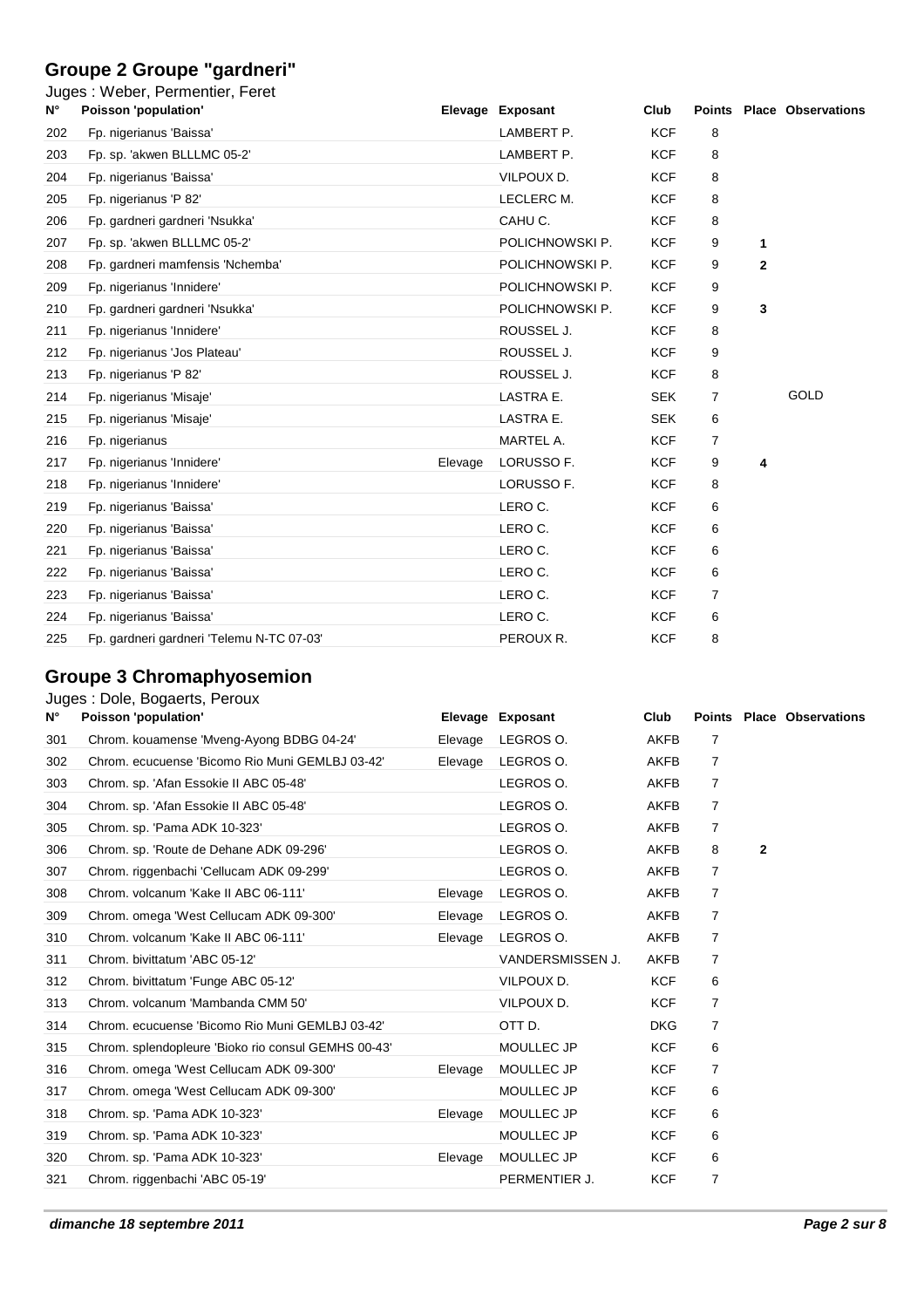#### **Groupe 3 Chromaphyosemion**

#### Juges : Dole, Bogaerts, Peroux

| N°  | Poisson 'population'                                   |         | Elevage Exposant | Club       |                |   | <b>Points Place Observations</b> |
|-----|--------------------------------------------------------|---------|------------------|------------|----------------|---|----------------------------------|
| 322 | Chrom. riggenbachi 'Nkouli-Ngnock ABC 05-19'           |         | PERSSON A.       | <b>SKS</b> | 6              |   |                                  |
| 323 | Chrom. bitaeniatum 'ljebu-Odé'                         |         | ROUSSEL J.       | <b>KCF</b> | 6              |   |                                  |
| 324 | Chrom. splendopleure 'Tiko'                            |         | ROUSSEL J.       | <b>KCF</b> | $\overline{7}$ |   |                                  |
| 325 | Chrom. loennbergii 'Bidou pélerinage ADGP 11-17'       |         | LAKERMI P.       | <b>KCF</b> | 9              | 4 | F <sub>1</sub>                   |
| 326 | Chrom. aff. splendopleure 'Kompina KV 03-21'           |         | LAIRD J.         | <b>KCF</b> | $\overline{7}$ |   |                                  |
| 327 | Chrom. riggenbachi 'Ndokama CSK 95-26'                 |         | LAIRD J.         | <b>KCF</b> | 8              | 3 |                                  |
| 328 | Chrom. omega 'West Cellucam ADK 09-300'                |         | WEBER L.         | <b>KCF</b> | 7              |   |                                  |
| 329 | Chrom. splendopleure 'Tiko Impasse Collège ABC 06-119' |         | WEBER L.         | <b>KCF</b> | 7              |   |                                  |
| 330 | Chrom. bivittatum 'Funge ABC 05-12'                    |         | WEBER L.         | <b>KCF</b> | 7              |   |                                  |
| 331 | Chrom. sp. 'Niger Oba (Onitsha) NA 04-02'              |         | WEBER L.         | <b>KCF</b> | 6              |   |                                  |
| 332 | Chrom, volcanum 'Chutes d'Ekom ADK 10-330'             |         | LERO C.          | <b>KCF</b> | 6              |   |                                  |
| 333 | Chrom. volcanum 'Chutes d'Ekom ADK 10-330'             |         | LERO C.          | <b>KCF</b> | 6              |   |                                  |
| 334 | Chrom. volcanum 'Chutes d'Ekom ADK 10-330'             |         | LERO C.          | <b>KCF</b> | 6              |   |                                  |
| 335 | Chrom. splendopleure 'Big Ikange Camp 2002'            | Elevage | PEROUX R.        | <b>KCF</b> | 6              |   |                                  |
| 336 | Chrom. splendopleure 'Big Ikange Camp 2002'            |         | PEROUX R.        | <b>KCF</b> | 6              |   |                                  |
| 337 | Chrom. splendopleure 'Big Ikange Camp 2002'            |         | PEROUX R.        | <b>KCF</b> | 6              |   |                                  |
| 338 | Chrom. poliaki 'Ekonde sud Bolifamba CBL 01-23'        |         | PEROUX R.        | <b>KCF</b> | 6              |   |                                  |
| 339 | Chrom. sp. KOMPINA 'Kompina KV 03-21'                  |         | PEROUX R.        | <b>KCF</b> | 9              | 1 |                                  |
| 340 | Chrom, volcanum 'Chutes d'Ekom ADK 10-330'             |         | BUISSON O.       | <b>KCF</b> | 6              |   |                                  |
| 341 | Chrom. volcanum 'Chutes d'Ekom ADK 10-330'             | Elevage | BUISSON O.       | <b>KCF</b> | 6              |   |                                  |
| 342 | Chrom. splendopleure 'Tiko Impasse Collège ABC 06-119' |         | SIBAUD Y.        | <b>KCF</b> | 7              |   |                                  |
|     |                                                        |         |                  |            |                |   |                                  |

### **Groupe 4 Petits Aphyosemion et Diapteron**

#### Juges : Clouzet, Chardac, Bogaerts

| $N^{\circ}$ | Poisson 'population'                  | Elevage | Exposant        | Club       | <b>Points</b>  |              | <b>Place Observations</b> |
|-------------|---------------------------------------|---------|-----------------|------------|----------------|--------------|---------------------------|
| 404         | A. exiguum 'Akok BLLMC 05-17'         |         | POLICHNOWSKI P. | <b>KCF</b> | 8              |              |                           |
| 405         | A. elberti 'Bafoussam'                |         | POLICHNOWSKI P. | <b>KCF</b> | 7              |              |                           |
| 409         | A. schioetzi 'Ngombe Z 91-01'         | Elevage | MOULLEC JP      | <b>KCF</b> | 8              |              |                           |
| 410         | A. schioetzi 'Ngombe Z 91-01'         |         | MOULLEC JP      | <b>KCF</b> | 8              |              |                           |
| 411         | A. elberti 'CFE 04-05' jaune          |         | LAKERMI P.      | <b>KCF</b> | 8              | 1            |                           |
| 412         | A. elberti 'Diang-Ceti ABDK 10-354'   |         | LAKERMI P.      | <b>KCF</b> | 8              |              | F <sub>1</sub>            |
| 413         | A. exiguum 'Moyenam ADK 10-305'       |         | LAKERMI P.      | <b>KCF</b> | 8              |              | F <sub>1</sub>            |
| 414         | A. elberti 'lbaykak ABDK 10-427'      | Elevage | LAKERMI P.      | <b>KCF</b> | 9              | 4            | F <sub>1</sub>            |
| 415         | A. elberti 'Ndangandengue ADK 10-307' |         | LAKERMI P.      | <b>KCF</b> | 8              | $\mathbf{2}$ | F <sub>1</sub>            |
| 416         | A. elberti 'Ngong ADK 10-313'         |         | LAKERMI P.      | <b>KCF</b> | 0              |              | non jugé                  |
| 418         | A. elberti 'Makenene CLL 03-12'       |         | MARTEL A.       | <b>KCF</b> | 7              |              |                           |
| 420         | A. castaneum 'Lobaye'                 |         | REVILLARD h.    | <b>KCF</b> | 8              |              |                           |
| 421         | A. castaneum 'Lobaye'                 |         | REVILLARD h.    | <b>KCF</b> | 7              |              |                           |
| 422         | A. rectogoense 'GAB-BBA 90-23'        | Elevage | REVILLARD h.    | <b>KCF</b> | 9              |              |                           |
| 423         | A. lamberti 'GHH 97-11'               |         | REVILLARD h.    | <b>KCF</b> | 8              |              |                           |
| 424         | A. musafirii 'AVD 07-01'              |         | REVILLARD h.    | <b>KCF</b> | 8              |              |                           |
| 425         | A. rectogoense 'PEG 95-16'            |         | REVILLARD h.    | <b>KCF</b> | 8              |              |                           |
| 426         | A. sp. 'Oyo RPC 91-08'                |         | REVILLARD h.    | <b>KCF</b> | 8              |              |                           |
| 427         | A. cognatum 'Lake Fwa'                |         | REVILLARD h.    | <b>KCF</b> | 7              |              |                           |
| 428         | A. cognatum 'Lake Fwa'                |         | REVILLARD h.    | <b>KCF</b> | 8              | 3            |                           |
| 429         | D. fulgens 'LEC 93-07'                |         | PEROUX R.       | <b>KCF</b> | 8              |              |                           |
| 430         | A. schioetzi 'Ngombe Z 91-01'         |         | PETIT C.        | <b>KCF</b> | 8              |              |                           |
| 431         | A. rectogoense 'PEG 95-16'            |         | PETIT C.        | <b>KCF</b> | $\overline{7}$ |              |                           |
|             |                                       |         |                 |            |                |              |                           |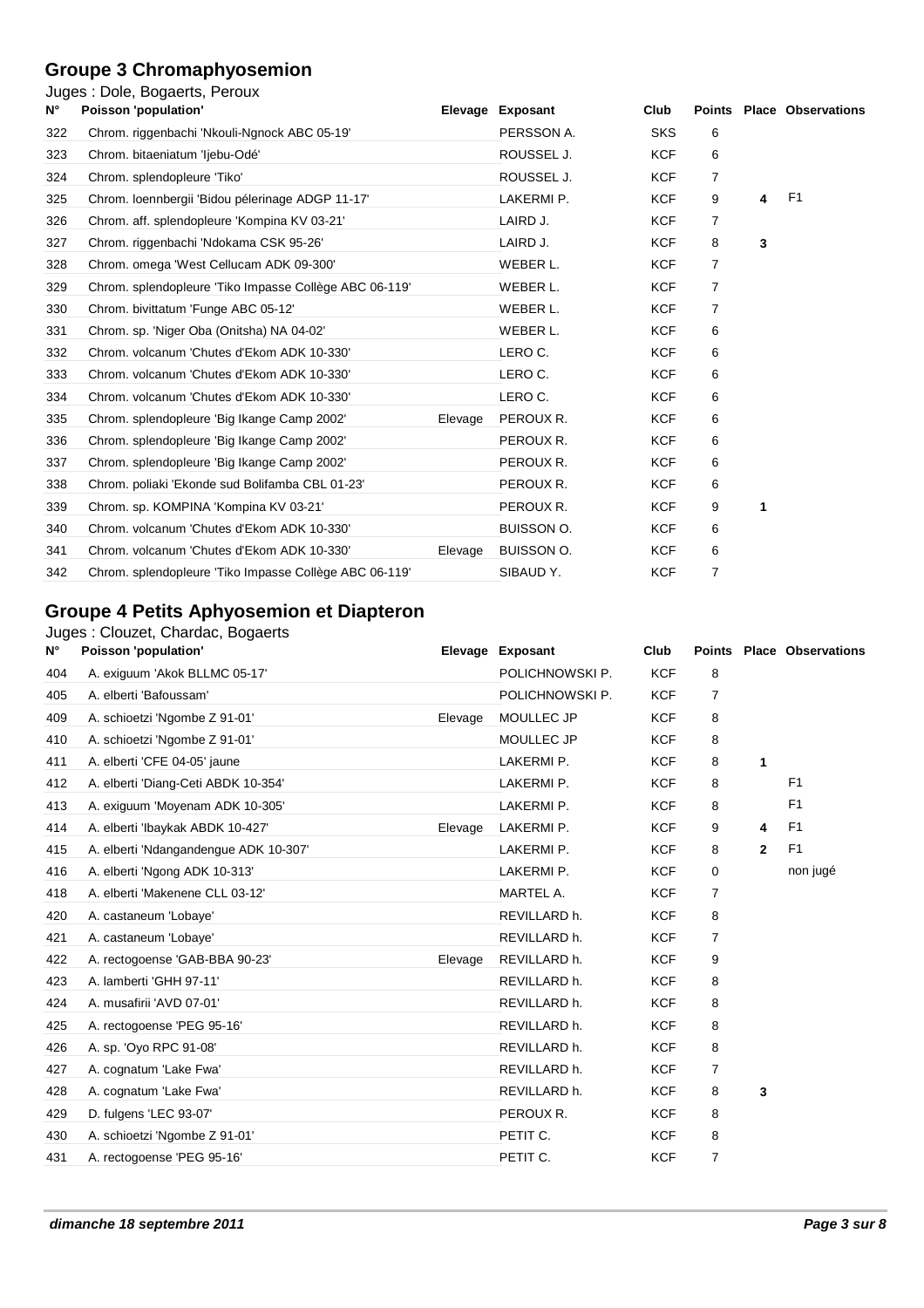### **Groupe 5 Groupe "australe et calliurum"**

Juges : Gimenez, Lakermi,Gauthier

|             | 。. …………………………………………                               |         |                     |             |                |                |                                  |
|-------------|---------------------------------------------------|---------|---------------------|-------------|----------------|----------------|----------------------------------|
| $N^{\circ}$ | Poisson 'population'                              |         | Elevage Exposant    | Club        |                |                | <b>Points Place Observations</b> |
| 501         | A. ahli 'Nkolbonda ABC 06-80'                     |         | <b>PAULUS</b>       | <b>AKFB</b> | 7              |                |                                  |
| 502         | A. australe 'Doré' doré                           |         | LAMBERT P.          | <b>KCF</b>  | $\overline{7}$ |                |                                  |
| 503         | A. calliurum 'Bogongo CB3SR 07-20'                |         | VILPOUX D.          | <b>KCF</b>  | 7              |                |                                  |
| 504         | A. australe 'doré'                                |         | VILPOUX D.          | <b>KCF</b>  | 7              |                |                                  |
| 505         | A. ahli 'Cellucam ABC 06-97'                      |         | <b>WOESSNER B.</b>  | <b>DKG</b>  | $\Omega$       |                | non jugé                         |
| 506         | A. herzogi 'Zomoko GBG 92-25'                     |         | GRELL W.            | <b>DKG</b>  | 7              |                |                                  |
| 507         | A. ahli 'Nkolbonda ABC 06-80'                     |         | POLICHNOWSKI P.     | <b>KCF</b>  | 9              | $\mathbf{1}$   |                                  |
| 508         | A. australe 'Cap Esterias BSWG 97-24'             |         | POLICHNOWSKI P.     | <b>KCF</b>  | 8              |                |                                  |
| 509         | A. australe 'Hierreseni' doré                     |         | ROUSSEL J.          | <b>KCF</b>  | 8              |                |                                  |
| 511         | A. celiae celiae 'Mandamba'                       | Elevage | MELIN J.            | <b>KCF</b>  | 9              | 4              |                                  |
| 512         | A. ahli 'Carretera Senge-Bata Km 27 GEMLCG 07-64' |         | LASTRA E.           | <b>SEK</b>  | 7              |                |                                  |
| 513         | A. australe 'Cap Lopez'                           |         | MARTEL A.           | <b>KCF</b>  | 7              |                |                                  |
| 514         | A. celiae celiae 'Ebonji'                         |         | <b>KRYCYSZYN S.</b> | <b>KCF</b>  | 7              |                |                                  |
| 515         | A. celiae celiae 'Ebonji'                         |         | <b>KRYCYSZYN S.</b> | <b>KCF</b>  | 7              |                |                                  |
| 516         | A. herzogi 'bochtleri GWW 86-11'                  |         | CUBILLO P.          | <b>SEK</b>  | 0              |                | non jugé                         |
| 517         | A. australe 'Cap Lopez'                           |         | MARTEL A.           | <b>KCF</b>  | 8              | 3              |                                  |
| 518         | A. campomaanense 'Park ABK 07-181'                |         | <b>GOLDRINGER E</b> | <b>KCF</b>  | 7              |                |                                  |
| 519         | A. campomaanense 'Park ABK 07-181'                |         | CAHU C.             | <b>KCF</b>  | 7              |                |                                  |
| 520         | A. campomaanense 'Park ABK 07-181'                |         | POLICHNOWSKI P.     | <b>KCF</b>  | 9              | $\overline{2}$ |                                  |
|             |                                                   |         |                     |             |                |                |                                  |

#### **Groupe 6 Autres Aphyosemion**

| N°  | Juges: Lakermi, Weber, Revillard<br>Poisson 'population' |         | Elevage Exposant    | Club       |                |                | <b>Points Place Observations</b> |
|-----|----------------------------------------------------------|---------|---------------------|------------|----------------|----------------|----------------------------------|
| 601 | A. pyrophore 'Komono RPC 82'                             |         | <b>BOGAERTS M.</b>  | <b>KCF</b> | 8              |                |                                  |
| 602 | A. primigenium 'GEB 94-21'                               |         | VILPOUX D.          | <b>KCF</b> | 8              |                |                                  |
| 603 | A. primigenium 'Nzenzélé GBN 88-10'                      |         | WOESSNER B.         | <b>DKG</b> | 8              |                |                                  |
| 604 | A. marginatum 'Bengui'                                   |         | <b>WOESSNER B.</b>  | <b>DKG</b> | 8              |                |                                  |
| 605 | A. boehmi                                                |         | WOESSNER B.         | <b>DKG</b> | 8              |                |                                  |
| 606 | A. pyrophore 'PEG 09-08'                                 |         | GRELL W.            | <b>DKG</b> | 8              |                |                                  |
| 607 | A. thysi 'COFE 10-13'                                    |         | GRELL W.            | <b>DKG</b> | 8              |                |                                  |
| 608 | A. aff. aureum 'PEG 09-02'                               |         | GRELL W.            | <b>DKG</b> | 9              | 3              |                                  |
| 609 | A. ocellatum 'COFE 10-01'                                |         | GRELL W.            | <b>DKG</b> | 8              |                |                                  |
| 612 | A. hera 'Bengui 1-2 GJS 00-29'                           |         | POLICHNOWSKI P.     | <b>KCF</b> | 8              |                |                                  |
| 613 | A. louessense 'FCO 11-03'                                |         | MEYER N.            | <b>KCF</b> | 8              |                |                                  |
| 614 | A. pyrophore 'FCO 11-15'                                 |         | MEYER N.            | <b>KCF</b> | $\overline{7}$ |                |                                  |
| 615 | A. hera 'Bengui 1-2 GJS 00-29'                           |         | PERSSON A.          | <b>SKS</b> | 8              |                |                                  |
| 616 | A. ogoense ogoense 'Mongouango GHP 80-24'                |         | ROUSSEL J.          | <b>KCF</b> | 9              | $\overline{2}$ |                                  |
| 617 | A. exigoideum 'Ngoudoufola G 76-30'                      |         | REVILLARD h.        | <b>KCF</b> | 8              |                |                                  |
| 618 | A. striatum 'LEC 93-29'                                  |         | <b>KRYCYSZYN S.</b> | <b>KCF</b> | 8              |                |                                  |
| 619 | A. citrineipinnis 'Ekembele BSWG 97-22'                  |         | DOLE B.             | <b>KCF</b> | 9              | 1              |                                  |
| 620 | A. primigenium 'Nzenzélé GBN 88-10'                      |         | PEROUX R.           | <b>KCF</b> | 8              |                |                                  |
| 621 | A. coeleste 'Massanga CMBB 89-19'                        |         | PEROUX R.           | <b>KCF</b> | 8              |                |                                  |
| 622 | A. ogoense ogoense 'Mongouango GHP 80-24'                |         | SIBAUD Y.           | <b>KCF</b> | 8              |                |                                  |
| 623 | A. sp., 'COFE 10-23'                                     |         | GRELL W.            | <b>DKG</b> | 8              |                |                                  |
| 624 | A. sp 'COFE 10-23'                                       |         | <b>GRELL W.</b>     | <b>DKG</b> | 8              |                |                                  |
| 625 | A. sp 'COFE 10-03'                                       |         | MEYER N.            | <b>KCF</b> | $\overline{7}$ |                |                                  |
| 626 | A. sp., 'COFE 10-19'                                     | Elevage | MEYER N.            | <b>KCF</b> | 9              | 4              |                                  |
| 627 | A. sp 'COFE 10-23'                                       |         | MEYER N.            | <b>KCF</b> | $\overline{7}$ |                |                                  |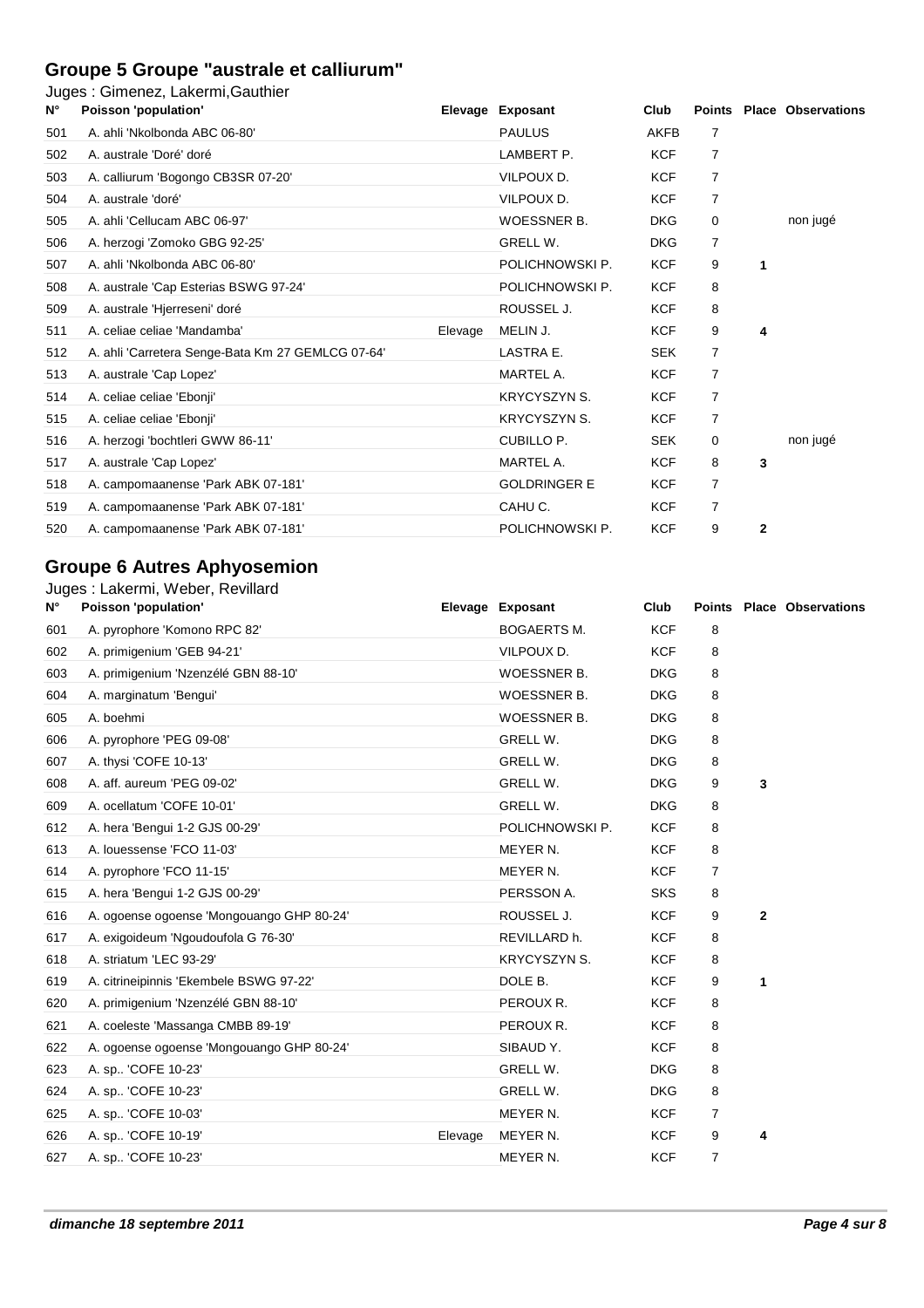#### **Groupe 7 "Roloffia"**

|             | Juges: Weber, Permentier, Laird                            |         |                  |            |                |              |                                  |
|-------------|------------------------------------------------------------|---------|------------------|------------|----------------|--------------|----------------------------------|
| $N^{\circ}$ | Poisson 'population'                                       |         | Elevage Exposant | Club       |                |              | <b>Points Place Observations</b> |
| 701         | Nim. petersi 'Banco'                                       | Elevage | <b>BANGSMARK</b> | <b>SKS</b> | 8              |              |                                  |
| 702         | Scr. bertholdi 'Victoria'                                  |         | <b>BANGSMARK</b> | <b>SKS</b> | 6              |              |                                  |
| 703         | Scr. guignardi 'Banfora'                                   |         | <b>BANGSMARK</b> | <b>SKS</b> | 8              |              |                                  |
| 704         | Cal. sidibei 'région de Kindia village Bombokoré GM 08-02' |         | LUKE K.          | <b>DKG</b> | $\overline{7}$ |              |                                  |
| 705         | Arch. guineense 'Lenghe-Curoh SL 93-37'                    |         | GENTIL O.        | <b>KCF</b> | 9              | 3            |                                  |
| 706         | Nim. leucopterygius 'Lola GRC 90-174'                      |         | GENTIL O.        | <b>KCF</b> | 8              |              |                                  |
| 707         | Scr. geryi '(aff) Deola GCLR 06-16'                        |         | CAUVET C.        | <b>KCF</b> | 7              |              |                                  |
| 708         | Scr. schmitti 'Juarzon'                                    |         | VILPOUX D.       | <b>KCF</b> | 9              |              |                                  |
| 709         | Scr. guignardi 'Taere'                                     |         | VILPOUX D.       | <b>KCF</b> | 8              |              |                                  |
| 710         | Scr. etzeli 'Lungi Lol SL 99-10'                           |         | VILPOUX D.       | <b>KCF</b> | 8              |              |                                  |
| 711         | Scr. chaytori 'Kamabai SL 93-34'                           |         | VILPOUX D.       | <b>KCF</b> | 8              |              |                                  |
| 712         | Scr. liberiense 'RL 97'                                    |         | VILPOUX D.       | <b>KCF</b> | 8              |              |                                  |
| 713         | Scr. guignardi 'Taere'                                     |         | VILPOUX D.       | <b>KCF</b> | $\overline{7}$ |              |                                  |
| 714         | Scr. etzeli 'Lungi Lol SL 99-10'                           | Elevage | VILPOUX D.       | <b>KCF</b> | 9              | 4            |                                  |
| 715         | Scr. geryi 'Abuko'                                         |         | POLICHNOWSKI P.  | <b>KCF</b> | 9              | $\mathbf{2}$ |                                  |
| 716         | Scr. liberiense 'RL 97'                                    |         | POLICHNOWSKI P.  | <b>KCF</b> | 9              |              |                                  |
| 717         | Scr. guignardi 'Mamou'                                     |         | POLICHNOWSKI P.  | KCF        | 7              |              |                                  |
| 718         | Cal. occidentalis 'Kabak GM 08-13'                         |         | CAUVET C.        | <b>KCF</b> | 9              | 1            |                                  |
| 719         | Scr. guignardi 'Taere'                                     |         | MELIN J.         | <b>KCF</b> | 8              |              |                                  |
| 720         | Scr. guignardi 'Santou GCLR 06-09'                         |         | GUIGNARD A.      | <b>KCF</b> | 8              |              |                                  |
|             |                                                            |         |                  |            |                |              |                                  |

### **Groupe 8 Nothobranchius, Fundulosoma, …**

#### Juges : Gentil, Lambert, Casado

| $N^{\circ}$ | Poisson 'population'                                 |         | Elevage Exposant  | Club       |   |                | <b>Points Place Observations</b> |
|-------------|------------------------------------------------------|---------|-------------------|------------|---|----------------|----------------------------------|
| 801         | N. kafuensis 'Lukanga swamp ZAM 08-02'               |         | <b>VER EECKE.</b> | <b>BKV</b> | 8 |                |                                  |
| 802         | N. melanospilus 'Lukwale River TZHK 09-03'           |         | <b>VER EECKE.</b> | <b>BKV</b> | 8 |                |                                  |
| 803         | N. steinforti 'Kimamba T 76-04'                      |         | VER EECKE.        | <b>BKV</b> | 8 |                |                                  |
| 804         | N. pienaari "Panda" MZCS 08-81'                      |         | VER EECKE.        | <b>BKV</b> | 7 |                |                                  |
| 805         | N. rubroreticulatus 'Zakouma National Park TD 05-02' |         | VER EECKE.        | <b>BKV</b> | 9 |                |                                  |
| 806         | N. pienaari 'Lower Shire River MZMW 09-04'           |         | VER EECKE.        | <b>BKV</b> | 7 |                |                                  |
| 807         | Fund. thierryi 'Ada GH 06-05'                        |         | MILVERTZ F.       | <b>SKS</b> | 8 |                |                                  |
| 808         | N. malaissei 'Sange DRCH 08-06'                      |         | VILPOUX D.        | <b>KCF</b> | 7 |                |                                  |
| 809         | N. kadleci 'Save River MZCS 08-108'                  |         | VILPOUX D.        | <b>KCF</b> | 9 |                |                                  |
| 810         | N. malaissei 'Sange DRCH 08-06'                      | Elevage | VILPOUX D.        | <b>KCF</b> | 8 |                |                                  |
| 811         | N. rachovii 'Beira 98'                               | Elevage | LEBEC C.          | KCF        | 9 | 4              |                                  |
| 812         | N. rachovii 'Beira 98'                               |         | LEBEC C.          | <b>KCF</b> | 9 |                |                                  |
| 813         | N. rubroreticulatus 'Zakouma National Park TD 05-02' |         | POLICHNOWSKI P.   | <b>KCF</b> | 8 | 3              |                                  |
| 814         | N. virgatus 'Fungnido EHKS 09-01'                    |         | MOULLEC JP        | <b>KCF</b> | 9 |                |                                  |
| 815         | N. seegersi 'Ngoywa TZ 08-13'                        |         | MOULLEC JP        | <b>KCF</b> | 6 |                |                                  |
| 816         | N. luekei 'Luhule river TAN 02-08'                   |         | MOULLEC JP        | <b>KCF</b> | 9 | $\overline{2}$ |                                  |
| 817         | N. nubaensis 'Ethiopia EHKS 2009/01'                 |         | CASADO F.         | <b>SEK</b> | 9 | 1              |                                  |
| 818         | N. lucius 'Ruhoi River TZN 09-10'                    |         | CASADO F.         | <b>SEK</b> | 8 |                |                                  |
| 819         | N. ugandensis 'Aboke UGN 09/06'                      |         | CASADO F.         | <b>SEK</b> | 9 |                |                                  |
| 820         | N. robustus                                          |         | CASADO F.         | <b>SEK</b> | 7 |                |                                  |

### **Groupe 9 Annuels Sud-Américains**

| Juges: Lebec, Gil, Feret |  |
|--------------------------|--|
|--------------------------|--|

| $N^{\circ}$ | Poisson 'population'                    | Elevage Exposant | Club |   | <b>Points Place Observations</b> |
|-------------|-----------------------------------------|------------------|------|---|----------------------------------|
| 901         | Sim. punctulatus 'Goias NP2007'         | WISCHMANN H.     | DKG. |   |                                  |
| 902         | Sim. parallelus 'Chapadão do Céu DN 06' | PILLET D.        | KCF  | 8 |                                  |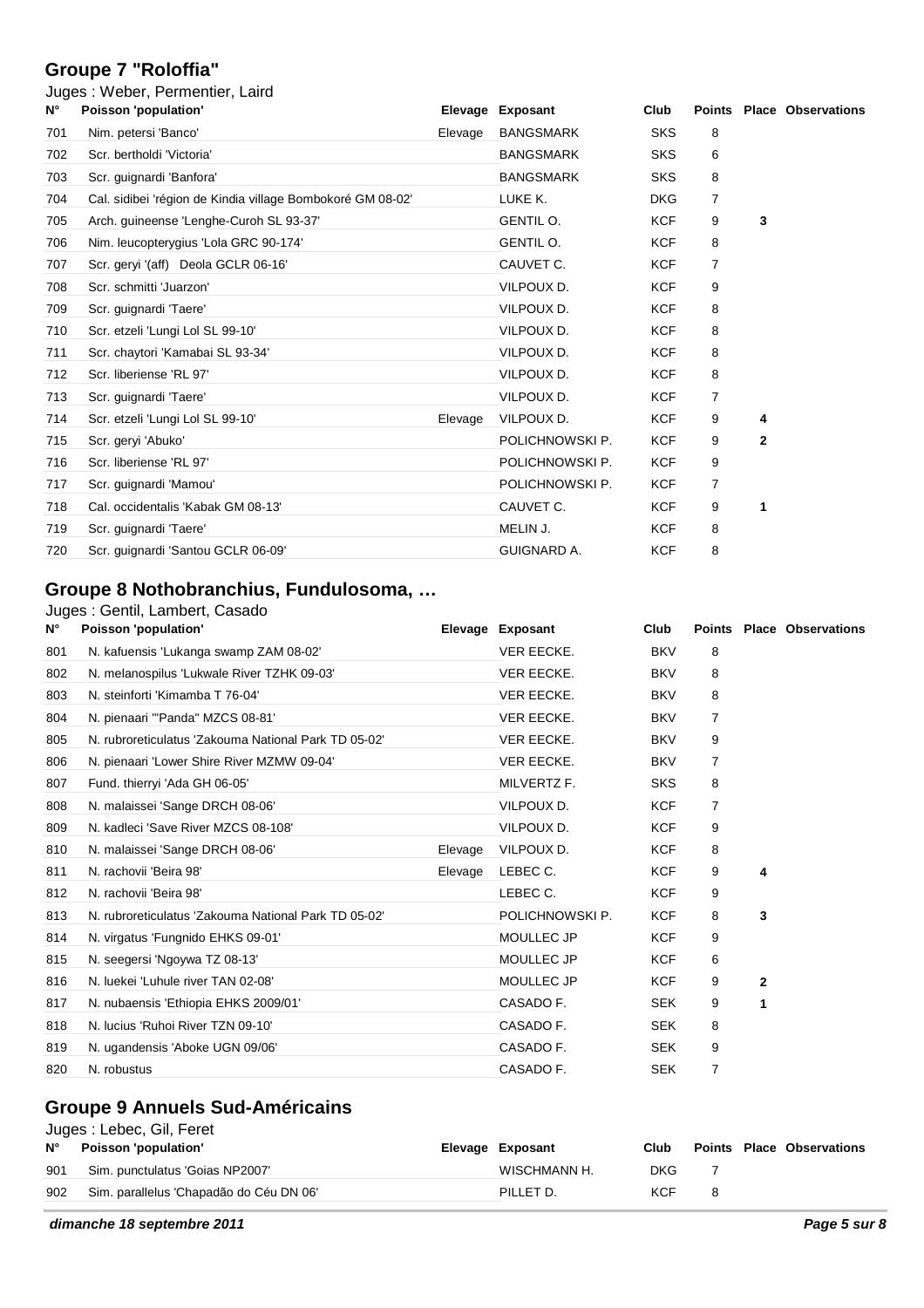### **Groupe 9 Annuels Sud-Américains**

Juges : Lebec, Gil, Feret

| Ν°  | Poisson 'population'                      | Elevage Exposant  | Club       | Points |   | <b>Place Observations</b> |
|-----|-------------------------------------------|-------------------|------------|--------|---|---------------------------|
| 903 | Pter. phasianus                           | PILLET D.         | <b>KCF</b> | 7      |   |                           |
| 904 | Terr. dolichopterus 'Isla Raton'          | POLICHNOWSKI P.   | <b>KCF</b> | 9      | 2 |                           |
| 905 | Sim. santanae 'Ribeirão do Santana NP 07' | POLICHNOWSKI P.   | <b>KCF</b> | 8      |   |                           |
| 906 | Nole. minimus 'Seropedica'                | <b>MOULLEC JP</b> | <b>KCF</b> | 9      |   |                           |
| 907 | Hyp. gibberatus 'Unaí (TT) NP 03-07'      | <b>MOULLEC JP</b> | <b>KCF</b> | 7      |   |                           |
| 908 | Rac. hummelincki 'Col 06-02'              | MOULLEC JP        | <b>KCF</b> | 9      | 3 |                           |
| 909 | Austro. leohoignei 'Sanare'               | GUIGNARD A.       | <b>KCF</b> | 9      |   |                           |
| 910 | Sim. perpendicularis                      | GUIGNARD A.       | <b>KCF</b> | 7      |   |                           |
| 911 | Hyp. aff. antenori 'Amontada 10-02'       | GUIGNARD A.       | <b>KCF</b> |        |   |                           |
| 912 | Austrol. paucisquama                      | LORUSSO F.        | <b>KCF</b> | 8      |   |                           |
| 913 | Sim. santanae 'Ribeirão do Santana NP 07' | <b>BUISSON O.</b> | <b>KCF</b> | 8      |   |                           |

# **Groupe 10 Epiplatys, Aplocheilus, ...**

#### Juges : Buisson, Bogaerts, Clouzet

| N°   | Poisson 'population'                             |         | Elevage Exposant | Club        |                |             | Points Place Observations |
|------|--------------------------------------------------|---------|------------------|-------------|----------------|-------------|---------------------------|
| 1001 | Ps. annulatus                                    | Elevage | LEGROS O.        | <b>AKFB</b> | 7              |             |                           |
| 1002 | Apl. blockii 'Alappuzha'                         |         | <b>BANGSMARK</b> | <b>SKS</b>  | $\overline{7}$ |             | F <sub>1</sub>            |
| 1003 | Ps. annulatus 'Fandié'                           |         | VANDERSMISSEN J. | AKFB        | $\overline{7}$ |             |                           |
| 1004 | Ep. hildegardae 'Samoye'                         |         | VANDERSMISSEN J. | AKFB        | 7              |             |                           |
| 1005 | Ep. infrafasciatus infrafasciatus 'MIK4 jvc05'   |         | VANDERSMISSEN J. | AKFB        | 6              |             |                           |
| 1006 | Ps. annulatus 'CI Guinée'                        |         | WISCHMANN H.     | <b>DKG</b>  | 6              |             |                           |
| 1007 | Ep. infrafasciatus infrafasciatus 'Tinto GPE 90' |         | LUKE K.          | <b>DKG</b>  | 7              |             |                           |
| 1008 | Pachy. arnoulti 'TT'                             |         | OTT H.           | <b>DKG</b>  | 8              |             |                           |
| 1009 | Ep. mesogramma 'Bangui'                          |         | OTT H.           | <b>DKG</b>  | 8              |             |                           |
| 1010 | Ep. singa 'Kinsuka'                              |         | OTT H.           | <b>DKG</b>  | 7              |             |                           |
| 1011 | Apl. lineatus                                    |         | DESHAIES S.      | <b>KCF</b>  | 7              |             |                           |
| 1012 | Ep. dageti monroviae 'Harbel EP 82'              | Elevage | MILVERTZ F.      | SKS         | 9              |             |                           |
| 1013 | Ep. dageti monroviae 'Harbel EP 82'              |         | MILVERTZ F.      | <b>SKS</b>  | 6              |             |                           |
| 1014 | Ep. spilargyreius 'Kosti SD 10-7'                | Elevage | Horvàth Kis      | AKA         | 9              |             | F <sub>1</sub>            |
| 1015 | Ep. olbrechtsi olbrechtsi 'Cestos river GO 6'    |         | VILPOUX D.       | <b>KCF</b>  | 9              | $\mathbf 2$ |                           |
| 1016 | Ep. fasciolatus fasciolatus 'Malifu GCLR 06-29'  |         | VILPOUX D.       | <b>KCF</b>  | 8              |             |                           |
| 1017 | Ep. infrafasciatus zenkeri 'Makoure BLLMC 05-26' |         | VILPOUX D.       | <b>KCF</b>  | 8              |             |                           |
| 1018 | Ep. infrafasciatus zenkeri 'Makoure BLLMC 05-26' |         | VILPOUX D.       | <b>KCF</b>  | 7              |             |                           |
| 1019 | Pachy. omalonotus                                | Elevage | VILPOUX D.       | <b>KCF</b>  | 9              | 4           |                           |
| 1020 | Fen. devosi 'AVD 2007-2'                         |         | VANDERSMISSEN J. | AKFB        | 9              | 3           |                           |
| 1021 | Ep. spilargyreius 'Malakal'                      |         | POLICHNOWSKI P.  | <b>KCF</b>  | 9              |             |                           |
| 1022 | Ep. chevalieri 'Kinshasa'                        |         | POLICHNOWSKI P.  | <b>KCF</b>  | 9              |             |                           |
| 1023 | Ep. ansorgii 'Massana GJS 00-02'                 |         | POLICHNOWSKI P.  | <b>KCF</b>  | 7              |             |                           |
| 1024 | Ep. infrafasciatus zenkeri 'Makoure CBL 01-18'   |         | POLICHNOWSKI P.  | <b>KCF</b>  | 8              |             |                           |
| 1025 | Ep. olbrechtsi olbrechtsi 'Cestos river GO 6'    |         | PERMENTIER J.    | <b>KCF</b>  | 7              |             |                           |
| 1026 | Ep. fasciolatus fasciolatus 'Malifu GCLR 06-29'  |         | PERMENTIER J.    | <b>KCF</b>  | 8              |             |                           |
| 1027 | Ep. roloffi 'GF 06-10'                           |         | PERMENTIER J.    | <b>KCF</b>  | 8              |             |                           |
| 1028 | Ep. sp. 'Coyah GCLR 06-01'                       |         | PERMENTIER J.    | <b>KCF</b>  | 8              |             |                           |
| 1029 | Ep. lamottei 'Koule GRC 90-178'                  |         | PERMENTIER J.    | <b>KCF</b>  | 9              | 1           |                           |
| 1030 | Ep. olbrechtsi olbrechtsi 'Cestos river GO 6'    |         | LAKERMI P.       | <b>KCF</b>  | 8              |             |                           |
| 1031 | Ps. annulatus 'Cap Verga GCLR 06-23'             | Elevage | MARTEL A.        | <b>KCF</b>  | $\overline{7}$ |             |                           |
| 1032 | Ps. annulatus 'Cap Verga GCLR 06-23'             |         | MARTEL A.        | <b>KCF</b>  | 0              |             | femelle morte             |
| 1033 | Pachy. omalonotus 'Ramena Sambirano'             |         | ACCORSI B.       | <b>KCF</b>  | 8              |             |                           |
| 1034 | Ep. togolensis 'Iwo N-TC 07-01'                  |         | PETIT C.         | <b>KCF</b>  | 6              |             | F <sub>3</sub>            |
|      |                                                  |         |                  |             |                |             |                           |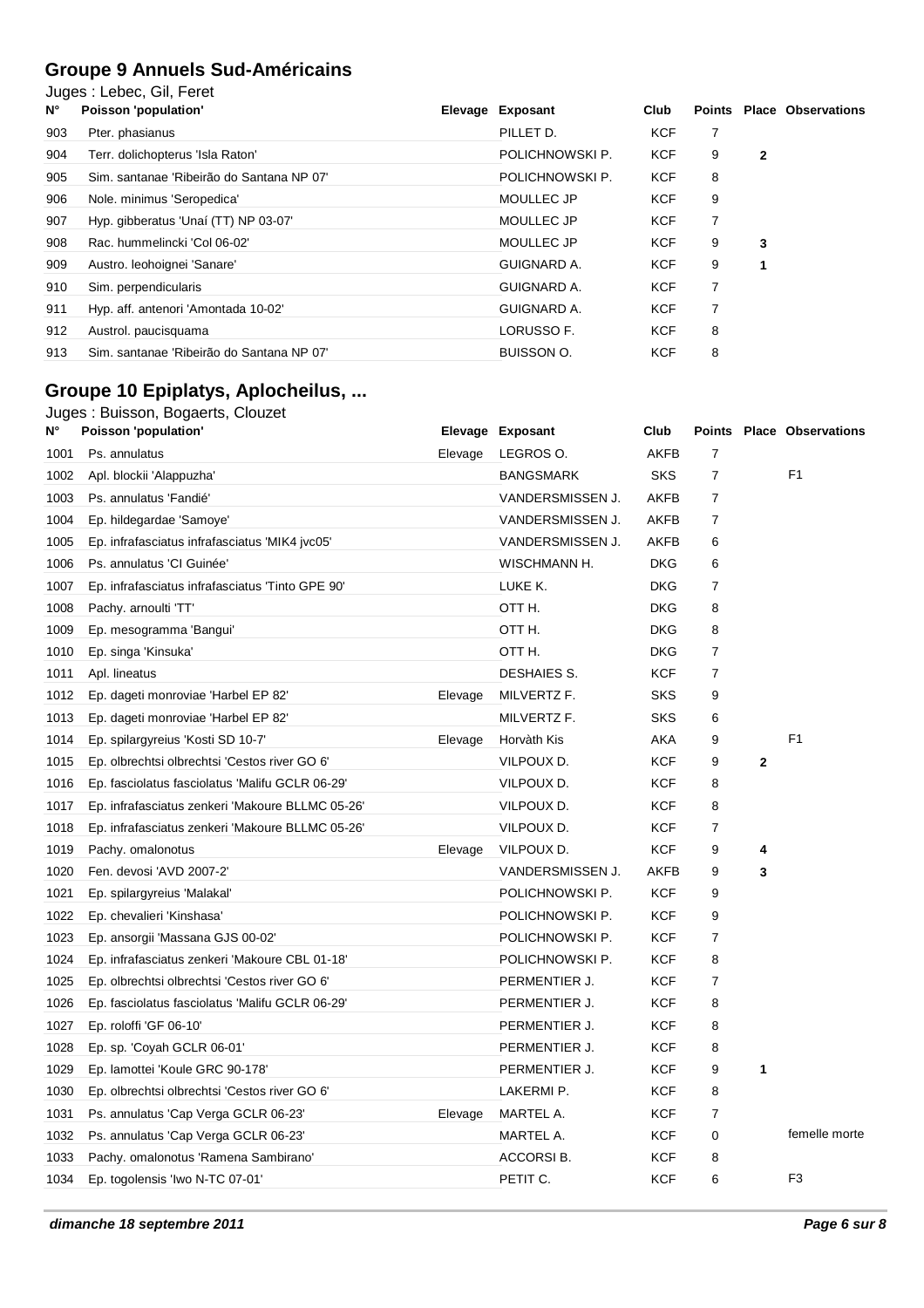#### **Groupe 11 Rivulus, …**

| N°   | Juges: Lambert, Lagrange, Gentil<br><b>Poisson 'population'</b> |         | Elevage Exposant    | Club       |                |              | <b>Points Place Observations</b> |
|------|-----------------------------------------------------------------|---------|---------------------|------------|----------------|--------------|----------------------------------|
| 1101 | Riv. aff. cearensis                                             |         | <b>SUYKER</b>       | <b>KFN</b> | $\overline{7}$ |              |                                  |
| 1102 | Riv. agilae 'Crique Soumourou GMRWZ 09-03'                      |         | VILPOUX D.          | <b>KCF</b> | 8              |              |                                  |
| 1103 | Riv. geayi 'Crique Boulanger GMRWZ 09-20'                       |         | VILPOUX D.          | <b>KCF</b> | 7              |              |                                  |
| 1104 | Riv. montium 'Nombre de Dios PBS 02-32'                         |         | PERMENTIER J.       | <b>KCF</b> | 9              |              |                                  |
| 1105 | Riv. obscurus                                                   |         | PERMENTIER J.       | KCF        | 8              |              |                                  |
| 1106 | Riv. sp. PARYAGI                                                |         | PERMENTIER J.       | <b>KCF</b> | 9              | 1            |                                  |
| 1107 | Riv. aff. elegans 'Col 08-12'                                   |         | CICERON J.          | <b>KCF</b> | 8              |              |                                  |
| 1108 | Riv. weberi 'PAN 06-28'                                         |         | CICERON J.          | KCF        | 8              |              |                                  |
| 1109 | Riv. lungi 'lle Portal GMRWZ 09-11'                             |         | CICERON J.          | KCF        | 7              |              |                                  |
| 1110 | Riv. birkhahni 'Panama Chiriqui Grande JB 2009'                 |         | CICERON J.          | KCF        | 8              |              |                                  |
| 1111 | Riv. birkhahni 'Panama Chiriqui Grande JB 2009'                 | Elevage | CICERON J.          | KCF        | 8              |              |                                  |
| 1112 | K. ocellatus 'Cubataõ'                                          | Elevage | CICERON J.          | <b>KCF</b> | 8              |              |                                  |
| 1113 | Riv. sp. 'Pivijay Col 08-28'                                    |         | CICERON J.          | <b>KCF</b> | 8              |              |                                  |
| 1114 | K. marmoratus 'Dangriga Belize'                                 |         | PERSSON A.          | SKS        | 8              |              |                                  |
| 1115 | Riv. lungi 'ZI de Collery Guyane 2010'                          |         | MELIN J.            | <b>KCF</b> | 6              |              |                                  |
| 1116 | Riv. agilae 'Rivière d'Hervieux JRG 03-10'                      |         | ORDIALES R.         | <b>SEK</b> | 7              |              |                                  |
| 1117 | Riv. ornatus 'GR/2010 Caserio San José PERU'                    |         | <b>GARCIA GIL</b>   | <b>SEK</b> | 8              |              | F <sub>1</sub>                   |
| 1118 | Riv. amphoreus 'Tafelberg SVS 00-04'                            |         | LAIRD J.            | <b>KCF</b> | 8              |              |                                  |
| 1119 | Riv. obscurus 'Tefe'                                            |         | LAIRD J.            | <b>KCF</b> | 9              | 3            |                                  |
| 1120 | Riv. cearensis 'Lagoa do Carneiro 10-01'                        |         | LAIRD J.            | <b>KCF</b> | $\overline{7}$ |              | F <sub>2</sub>                   |
| 1121 | Riv. xiphidius 'PK 87 FBS 95-02'                                |         | LAIRD J.            | <b>KCF</b> | 9              |              |                                  |
| 1122 | Riv. agilae 'Crique Soumourou GMRWZ 09-03'                      |         | WEBER L.            | KCF        | 9              |              |                                  |
| 1123 | Riv. agilae 'Crique Eva GMRWZ 09-16'                            |         | WEBER L.            | KCF        | 9              |              |                                  |
| 1124 | Riv. agilae 'Crique Maurice GMRWZ 09-17'                        | Elevage | WEBER L.            | <b>KCF</b> | 9              | 4            |                                  |
| 1125 | Riv. geayi 'Crique Boulanger GMRWZ 09-20'                       |         | WEBER L.            | <b>KCF</b> | 8              |              |                                  |
| 1126 | Riv. cladophorus 'Château Cacao GMRWZ 09-19'                    |         | WEBER L.            | <b>KCF</b> | 8              |              |                                  |
| 1127 | Riv. birkhahni 'Chiriqui Vacas PLL 08-06'                       |         | DETHU G.            | <b>KCF</b> | 8              |              |                                  |
| 1128 | Riv. xiphidius 'Crique Boulanger'                               | Elevage | PEROUX R.           | <b>KCF</b> | 9              |              |                                  |
| 1129 | Riv. xiphidius 'Crique Boulanger'                               |         | PEROUX R.           | KCF        | 9              | $\mathbf{2}$ |                                  |
| 1130 | Riv. agilae 'Ancienne piste de St Anne GMRWZ 09-07'             |         | SIBAUD Y.           | KCF        | 7              |              |                                  |
| 1131 | Riv. geayi 'Crique Boulanger GMRWZ 09-20'                       |         | <b>GOLDRINGER E</b> | <b>KCF</b> | 8              |              |                                  |

# **Groupe 12 Autres espèces**

### Juges : Lebec, Pillet, Moullec

| $N^{\circ}$ | Poisson 'population'                              |         | Elevage Exposant | Club       |   |              | <b>Points Place Observations</b> |
|-------------|---------------------------------------------------|---------|------------------|------------|---|--------------|----------------------------------|
| 1201        | Aph. anatoliae anatoliae                          |         | PILLET D.        | <b>KCF</b> | 7 |              |                                  |
| 1202        | Aph. anatoliae anatoliae 'Mursal'                 |         | MEEUS H.         | <b>BKV</b> | 7 |              |                                  |
| 1203        | Aph. mento 'River Orontes, Hama 1999'             |         | LAMBERT P.       | <b>KCF</b> | 8 | 3            |                                  |
| 1204        | Aph. anatoliae anatoliae 'Kirkpmar Sögüt TRM 09'  |         | MILVERTZ F.      | SKS.       | 6 |              |                                  |
| 1205        | P. stuhlmanni 'Koreni KEN 10-10'                  | Elevage | MILVERTZ F.      | <b>SKS</b> | 9 | 4            |                                  |
| 1206        | P. stuhlmanni 'Koreni KEN 10-10'                  |         | MILVERTZ F.      | <b>SKS</b> | 8 |              |                                  |
| 1207        | Lamp. tanganicanus                                |         | POLICHNOWSKI P.  | <b>KCF</b> | 8 |              |                                  |
| 1208        | Proc. similis 'Kumba GPE 90'                      |         | POLICHNOWSKI P.  | <b>KCF</b> | 7 |              |                                  |
| 1209        | Proc. aberrans                                    |         | POLICHNOWSKI P.  | <b>KCF</b> | 7 |              |                                  |
| 1210        | Platap. miltotaenia 'EBT 96-24'                   |         | PERMENTIER J.    | <b>KCF</b> | 7 |              |                                  |
| 1211        | Proc. aberrans 'Iwo N-TC 07-01'                   |         | PERMENTIER J.    | <b>KCF</b> | 9 | 1            |                                  |
| 1212        | Aph. anatoliae transgrediens 'TUBC 08/03 Aci Gol' |         | CAMPO J.         | <b>SEK</b> | 7 |              |                                  |
| 1213        | Aph. fasciatus 'Kelibia TNCB 07-02'               |         | CAMPO J.         | <b>SEK</b> | 8 | $\mathbf{2}$ |                                  |
| 1214        | Aph. persicus 'Maharlu Lake IRAN'                 |         | ZAPATER M.       | <b>SEK</b> | 8 |              |                                  |
|             |                                                   |         |                  |            |   |              |                                  |